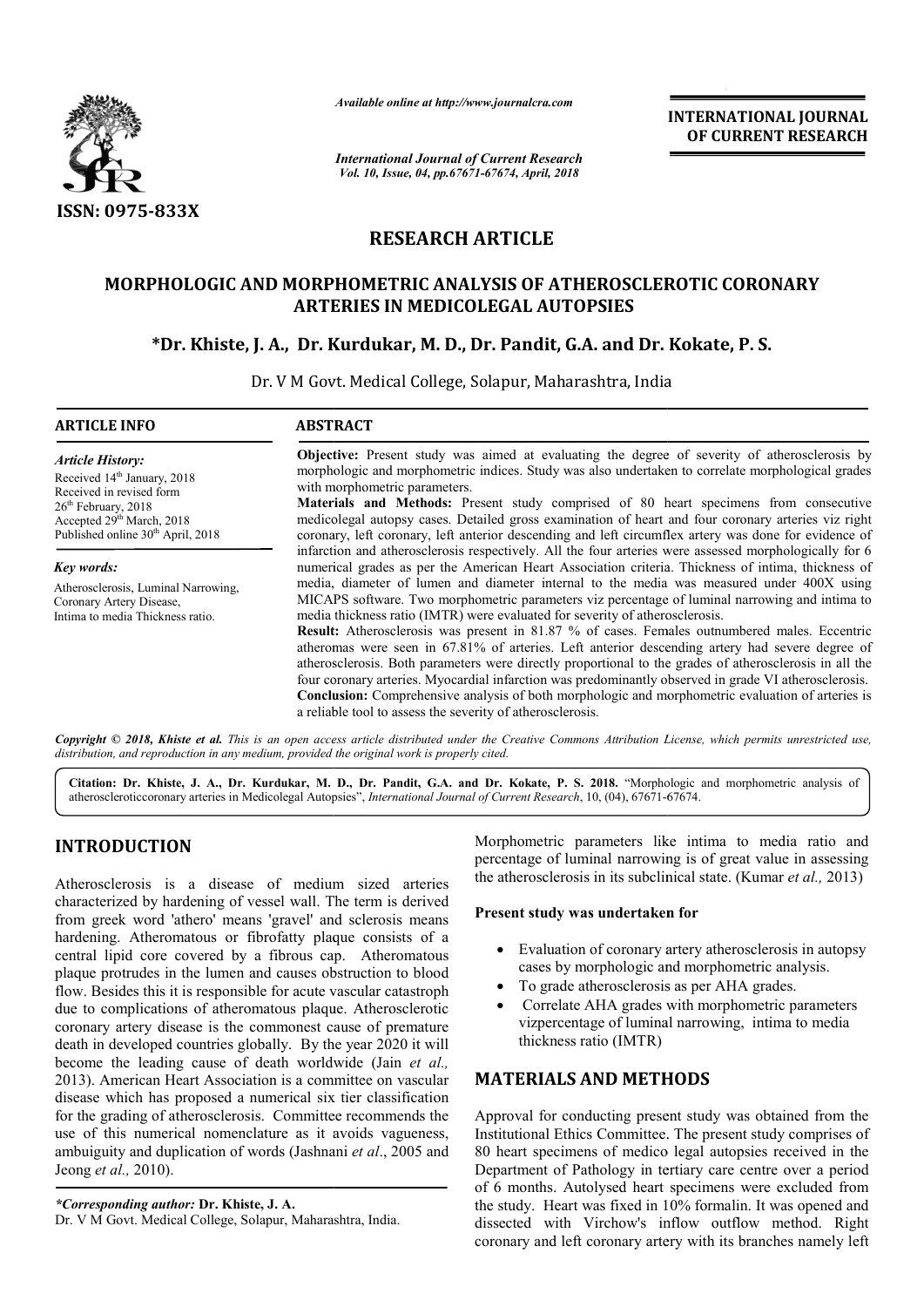anterior descending and left circumflex were identified starting at their origin from aorta. Transverse cuts with sharp scalpel at intervals of 2 to 3 mm were given throughout the course of the artery till they enter the musculature. The exposed arteries were examined for thickening, narrowing, atheroma, thrombus and calcification. Representative bits from pathological areas from all the four arteries were taken and processed for paraffin embedding. Tissue blocks were cut at 5 micron thickness and stained with hematoxylin and eosin as per the standard protocol. Special stain like Verhoff's stain was employed where ever necessary.

### **Morphological Examination**

All four vessels were examined and evaluated for presence of atherosclerosis and type of atherosclerotic plaque concentric or eccentric. Microscopic examination of cross section of all coronaries was done for morphological grading of atherosclerosis as per the American Heart Association criteria. American Heart Association criteria for grading atherosclerosis. (Jashnani *et a.,l* 2005, Jeong *et al.,* 2010 and Singh *et al.,* 2005)

- **Grade 0:** Sections showing normal histology or adaptive thickening without macrophages or foam cells.
- **Grade 1:** Presence of isolated macrophage foam cells.
- **Grade 2:** Intracellular lipid accumulation with formation of multiple foam cell layers.
- **Grade 3:** Grade 2 lesions along with small extracellular lipid pools.
- **Grade 4:** Grade 2 changes along with a core of extracellular lipid.
- **Grade 5:** Lipid core and fibrotic layer or multiple lipid cores and fibrotic lipid layers.
- **Grade 6:** Complicated plaques with surface defects, and/or hematoma-hemorrhage, and/or thrombosis Morphometric Evaluation and Analysis.

Computer assisted histomorphometric assessment was done using MICAPS (Microscope Imaging Captures Analysis and Processing System) software. All the four vessels were examined in the cross section for following morphometric parameters. Additional parameters were derived by mathematical calculations.

### **Following morphometric parameters were measured using MICAPS software**

- Intimal and medial thickness measured by method of Jashnani *et al.,* 2005and Jeong *et al.,* 2013. (Intima and media were measured at maximal intimal thickness)
- Diameter of lumen and diameter internal to media.
- No method is ideal. Present study adopted the method used by Jain *et al.,* 2013.

### **From above findings following morphometric parameters were derived**

- Intima to media thickness ratio (IMTR)
- Percentage of luminal narrowing (obtained by subtracting luminal area from internal elastic lamina area and the resultant intimal area was divided by from internal elastic lamina area and results were expressed in  $\%$ )
- Percentage of luminal narrowing for all coronaries were calculated &categorized into <25%, 25-50%, 51-75%, >75%. Simple arithmetic mean of percentage of luminal narrowing and IMTR was calculated for each grade in all 4 coronaries to minimize the error.

Values thus obtained were compared and correlated

## **RESULTS**

Heart specimens of 80 medicolegal autopsies were studied during six months of study period.

| Sr No. | Age (years)  | No. of cases)<br>Males | $\frac{0}{0}$ | Females (No. of cases) | $\%$    | Total        |
|--------|--------------|------------------------|---------------|------------------------|---------|--------------|
|        | $0 - 20$     |                        | 2.5%          |                        | $7.5\%$ | $8(10\%)$    |
|        | 21-40        | 18                     | 22.5%         |                        | 33.75%  | 45(56.25%)   |
|        | $41 - 60$    |                        | 15%           |                        | 6.25%   | 17(21.25%)   |
|        | 61 and above |                        | 6.25%         |                        | 6.25%   | $10(12.5\%)$ |
|        | Total        |                        | 46.25%        |                        | 53.75%  | 80           |

**Table 1. Age and Sex Distribution**

#### **Table 2. Vessel Narrowing**

| Sr No | Nature     | No. of arteries | Percentage |
|-------|------------|-----------------|------------|
|       | Concentric | 103             | 32.18%     |
|       | Eccentric  | 217             | 67 81%     |

|            |               | Grade 0     | Grade 1     | Grade 2     | Grade 3     |         |             |          |
|------------|---------------|-------------|-------------|-------------|-------------|---------|-------------|----------|
| Artery     |               |             |             |             |             | Grade 4 | Grade 5     | Grade 6  |
| <b>RCA</b> | No. of cases  |             | 22          |             | 20          |         |             |          |
|            | $\frac{0}{0}$ | 13.75%      | 27.50%      | 13.75%      | 25%         | 6.25%   | 13.75%      |          |
| <b>LCA</b> | No. of cases  | 10          | 17          |             | 16          | 8       | 14          |          |
|            | $\frac{0}{0}$ | 12.50%      | 21.25%      | 16.25%      | 20%         | 10%     | 17.50%      | 2.5%     |
| LAD        | No. of cases  | 20          | 19          |             | 23          |         |             |          |
|            | $\frac{0}{0}$ | 25%         | 23.75%      | 7.5%        | 28.75%      | 2.5%    | 11.25%      | 12.5%    |
| <b>LCX</b> | No. of cases  |             | 14          | 13          |             |         |             |          |
|            | $\%$          | 21.25%      | 17.5%       | 16.25%      | 21.25%      | 12.50%  | 18.75%      | 3.75%    |
| Total      |               | 58 (18.12%) | 72 (22.50%) | 43 (13.43%) | 76 (23.75%) | 16(5%)  | 49 (15.31%) | 6(1.87%) |

#### **Table 3. AHA Grade Distribution**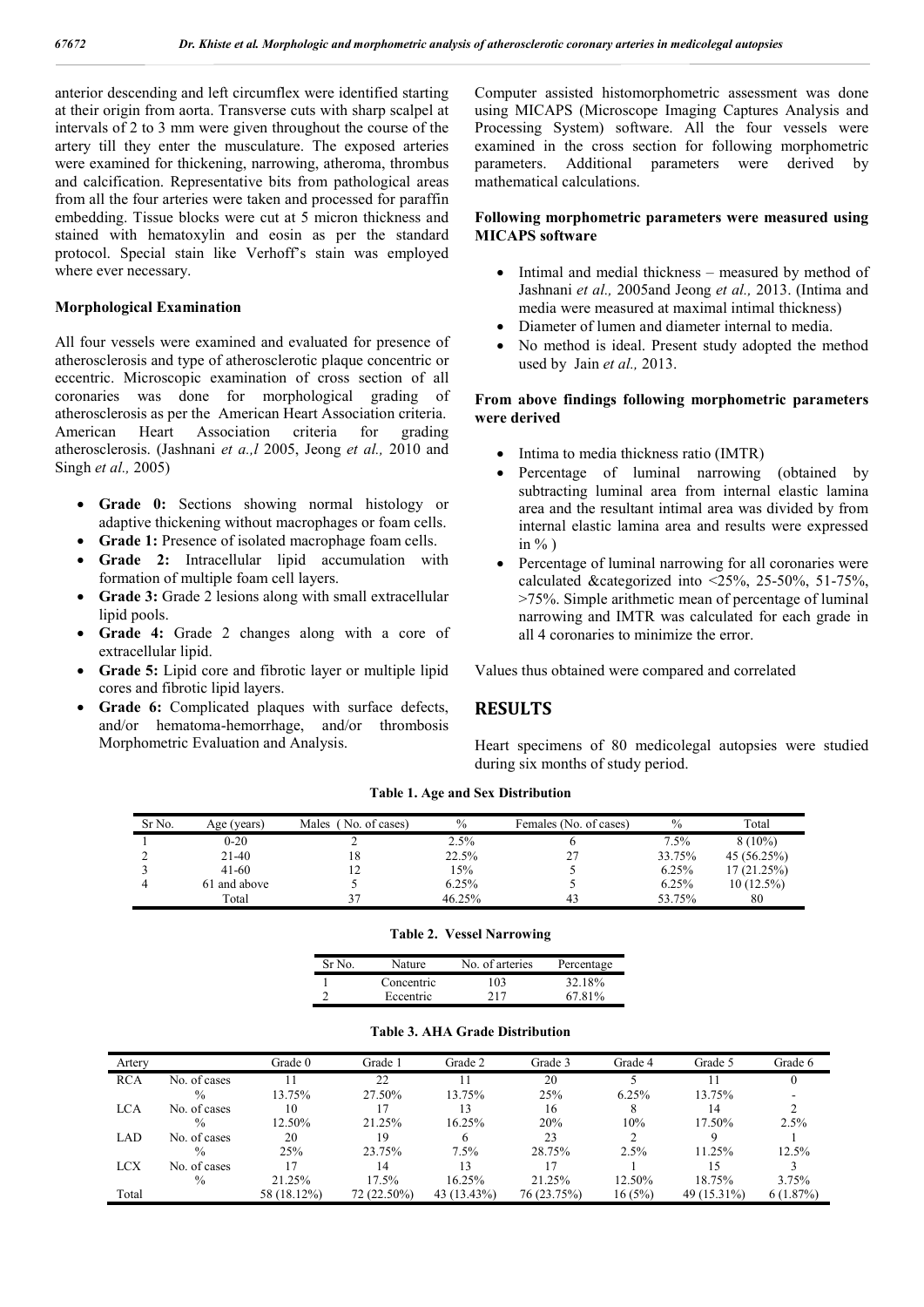Morphologic and morphometric analysis was done and following are the results obtained. In the present study females 43 (53.75%) outnumbered males 37 (46.25%). Maximum no. of cases were found in age group 21-40 years (56.25%). Eccentric type (67.81%) of luminal narrowing was more common than concentric (32.18%). Above table depicts that commonly affected artery was Left coronary sparing only 12.5% of cases. Commonest atherosclerotic change in RCA & LCA was grade 1 followed by grade 3 whereas in LAD  $\&$ LCX it was grade 3 followed by grade 1. Overall grade 6 type of lesion (Figure 1) was found in 6 (1.87%) cases and all were associated with acute myocardial infarction.



**Figure 1. Photomicrograph(400X Verhoff's stain) shows >90% luminal occlusion**



**Chart 1. Percentage of luminal narrowing of all vessels**

Above chart shows that luminal narrowing of 25-50% was the commonest finding in all four coronaries. Critical luminal occlusion (>75%) (Figure 2) was seen in 54 (16.87%) arteries of which LCA was the dominant victim followed by LCX.



**Figure 2. Photomicrograph(400X H & E stain) shows critical luminal occlusion >75%**



**Chart 2. Values of mean percentage of luminal narrowing for each AHA grade**

The above chart shows that the percentage of luminal narrowing went on increasing as the grade increased.



**Chart 3. Values of mean IMTR for each AHA grade**

This chart shows similar observations – severity of IMTR was directly proportional to the severity of atherosclerotic grade till grade 5. In grade 6 slight decline due to medial muscular hypertrophy which is a direct reaction to injury.

# **DISCUSSION**

Autopsy studies showed atherosclerosis in coronary arteries as the commonest finding. Atherosclerosis is a chronic immuneinflammatory, fibro proliferative disease of large and medium sized arteries fuelled by lipids (Garg *et al*., 2011). Autopsy is a simple tool of assessment of different pathologies which are difficult to assess in living beings (Thej *et al*., 2012). The present study showed female preponderance whereas studies by Dhruva *et al*., 2012 (73.6%males), Puri *et al*., 2010 (80% males), Garg *et al*., 2011 (81% males), Thej *et al.,* 2012 (69%males), Singh *et al*., 2005(84% males) showed male preponderance. This disconcordence is due to difference in study design. Eccentric type of luminal narrowing was more common than concentric type. The similar observation was done by Waller B.F (1989). He found 73% eccentric type atherosclerotic plaque. Present study observed the highest frequency of atherosclerosis in left coronary artery whereas Jain *et al*., 2013, Vyas *et al*., 2015, Thej *et al*., 2012 observed it in LAD. This is due to difference in the study design- they did not include LCA in their study. In present study Grade 3 lesion was common. This finding is in accordance with Garg *et al*., 2011. Jain *et al*., 2013 found that atherosclerotic LADs and LCXs showed 25-50 % lumen narrowing while atherosclerotic